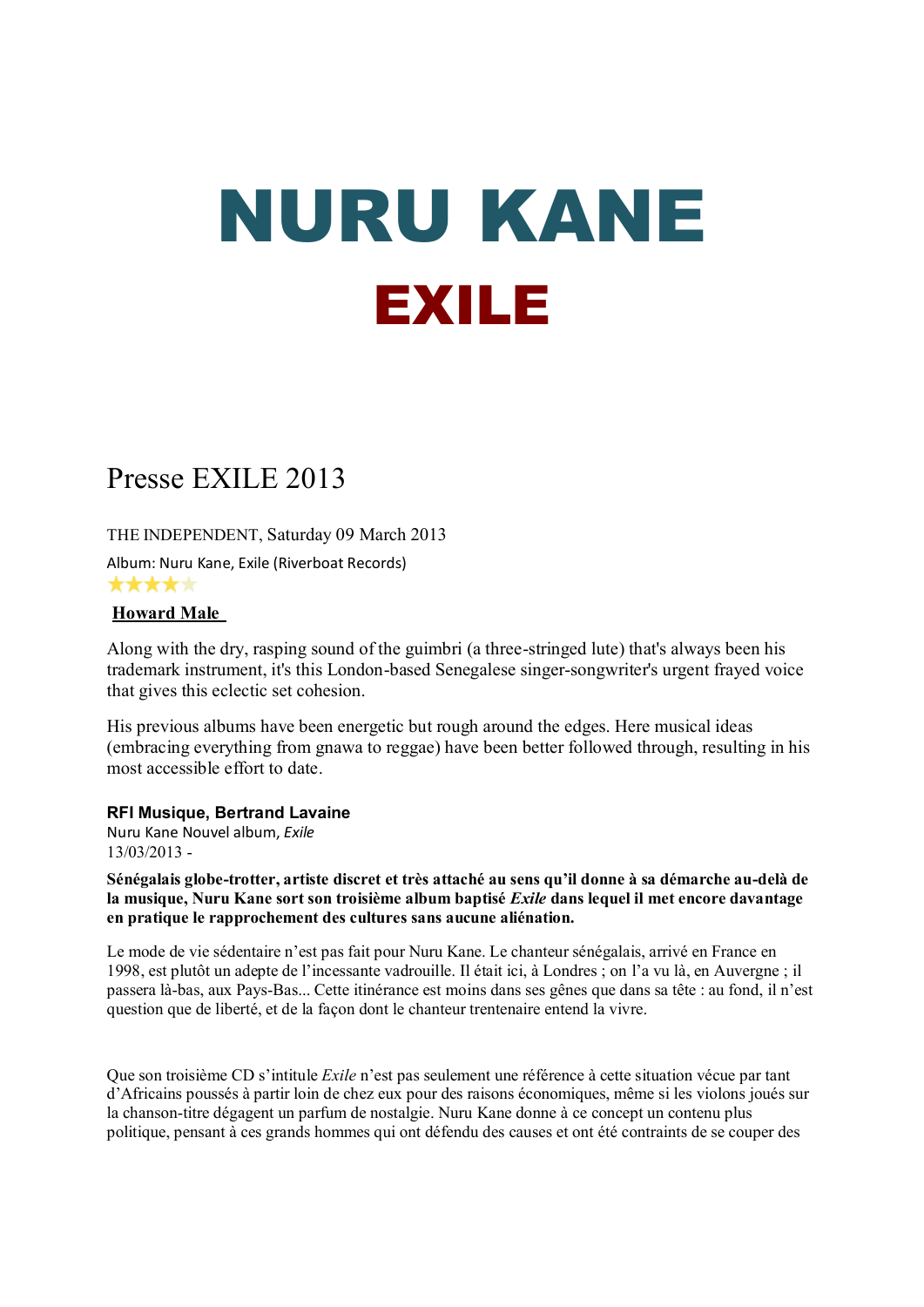leurs. Et de citer le Dalaï Lama, Cheikh Amadou Bamba, ou même Nelson Mandela.

L'exil, enfin, se trouve parfois en fermant les yeux au détour d'une chanson. Pour faire naître ce "monde en couleurs", Nuru pratique sans retenue le mélange des cultures. Son groupe Bayefall Gnawa en est l'un des reflets : ses membres viennent du Maroc, du Mali, d'Algérie, de France…

Le patchwork se décline aussi en onze titres, composés pour une bonne moitié par son complice de longue date, Thierry Fournel. *Bambala* prend la direction de l'Afrique du Nord des Gnawa : le guembri – instrument fétiche du Sénégalais –pose le cadre, dessine ses motifs et petit à petit accélère la cadence que suivent les voix, les battements de main et les karkabou. Ambiance plus blues pour *Niang Balo*. Direction l'Espagne avec *Coriendo* et ses sonorités festives. *Issoire*, en hommage à cette ville où il est officiellement domicilié, est un reggae parfaitement exécuté comme Nuru en jouait à ses débuts dans son pays natal.

Lui qui appelle son continent à l'unité dans *Afrika* a su justement transcender les différences entre tous ces genres musicaux qui l'influencent pour donner à l'ensemble une cohérence, une identité. A l'instinct, sans calcul, et avec la volonté de montrer l'exemple, il prouve que changer les choses reste possible. Son message se résume en une chanson, où son patronyme se mêle au slogan du candidat Obama : *Yes We Kane*.

#### **Nuru Kane** *Exile* **(World Music Net) 2013**

Bill Lupoletti Website Assistant Music Director for World Music radio WRIR GLOBAL A GOGO Richmond, USA

Nuru Kane is a Dakar-born singer, songwriter and guitarist whose wide range of musical interests are woven through this album, his second for Riverboat. Kane grew up listening to funk, reggae and blues along with the usual Senegalese influences; as an adult he was turned on by Moroccan gnawa trance music and learned to play guimbri (also known as sintir), the three-stringed bass lute that makes gnawa one of the planet's funkiest musical styles. Kane calls his North African style "Baye Fall Gnawa" (he's a member of the popular Senegalese Baye Fall Muslim brotherhood) and you can hear that style to excellent effect on tracks 3 and 7. The title track (2) is expressionistic, with a moody minor-key introduction that opens into a faster tempo and impassioned vocals. My favorite of all is 1, a beautiful, catchy slice of Afropop that would be a hit single in an alternate, more just universe. Like its 2006 predecessor Sigil, Exile is an outstanding, eclectic tour through the mind of a musical omnivore.

#### **Alex Brown** Splinters & Candy Radio Poughkeepsie, USA. Alex Brown presents an eclectic collection of music from around the globe.

Nuru Kane – Exile

Nuru Kane is back with his third album Exile, which is available now on Riverboat Records / World Music Network. The Senegalese guitarist and guimbri player enjoyed international success with his previous release, Sigil, which earned him a "Best Newcomer" nomination in the 2007 BBC 3 Awards for World Music. Kane's music is diverse, revealing a wide range of styles that he picked up on his travels around the globe.

Since Nuru Kane implements so many styles on Exile – gnawa, Baye Fall, mbalax, blues, reggae, rock to name a few – this album is a sonic patchwork of Kane's past. He tackles topics like religion, marriage,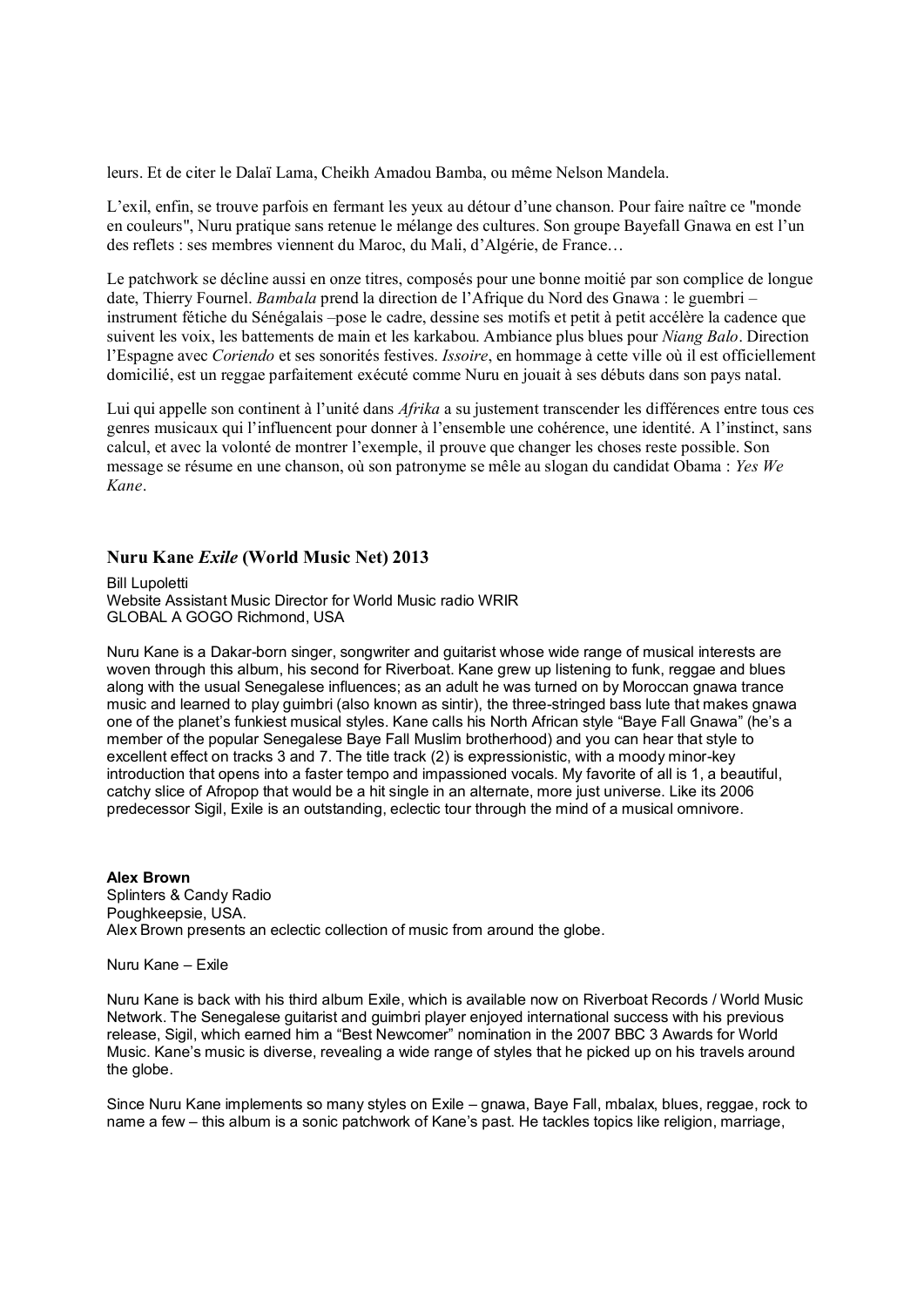family, dictatorship and African liberation on a positive record with some dark undercurrents along the way. One of the standout tracks is "Exil," which inspired the title for the album. This creeping, urgent song commemorates the lives of those forced into exile in order to escape humiliation and torture. Guitar, guimbri, sanza, djembe, calabash, oud, balafon, kora and ngoni flavor this set with Kane's impressive singing, playing and songwriting. Thierry Fournel deserves a special mention for his musical arrangements, accompaniment and production techniques. This album will hold your interest from start to finish as you won't know what's coming next. Listen to "Afrika" and watch an introduction video to sample Exile.

#### **Perceptive Travel World Music Reviews**

#### **March 2013 - By Graham Reid**

In this issue: a world citizen from Senegal getting his passport stamped again,Graham Reid, posted Feb 27, 2013

NURU KANE PROFILED (2013): A colourful tapestry of sound

One of problems world music artists suffer is some preciousness in their audience which would preserve them in amber like an anthropological specimen. They want an artist to remain true to some perception of "authentic".

But musicians, being the troublesome creatures they are, largely ignore such constraints and move on, assimilating influences, and extending the boundaries of their style.

The great Senegalese singer/guitarist Nuru Kane – who also plays the three-string guimbri, like an acoustic bass guitar – has never been within the grip of those who put him a specimen jar.

His terrific debut album Sigil of 2006 (recorded in Scotland!) had The Observer's Phil Meadley noting the melange of music was "trance-like gnawa meets Senegalese soul, meets Malian blues, meets Fela Kuti, with a touch of Bob Marley".

Here at Elsewhere I observed that in the solo songs he sounded like a Mississippi bluesman.

Cover-1\_1His most recent album Exile on Riverboat (through Southbound in New Zealand) is yet another shapeshifter again.

With guimbri, kora, guitars, calabash, ngoni, balafon and other instruments at his disposal within his band (and singers of course) he traverses a lot of ground and again slips free of the grasp of those who would pigeonhole him.

The extraordinary opener Afrika is an intricate tapestry of crisscross melodies from guitar, guimbri and balafon behind and between his vocals which almost hint at rap for a moment.

Perhaps because he lives in Europe now he also effortlessly assimilates in other sounds and styles, as on Corriendo which has Spanish influences, and the melodic spirits of North African are all over the title track and Sadye.

The reggae song Issoire is pretty ordinary but the real surprise from a man who is full of them is the soul-pop of Yes We Kane who refers to the old Lee Dorsey/Pointer Sisters hit Yes We Can, which was an Obama campaign song.

He's even got a bouncy pop song here in Bambala. Nuru Kane's first band was an Afrobeat outfit and he had his ears on Fela Kuti and Bob Marley.

These days it is getting harder an harder to either pinpoint his sound or where he might be headed but whether his lyrics be personal or political, he marries them to music which is vibrant, tricky and inclusive.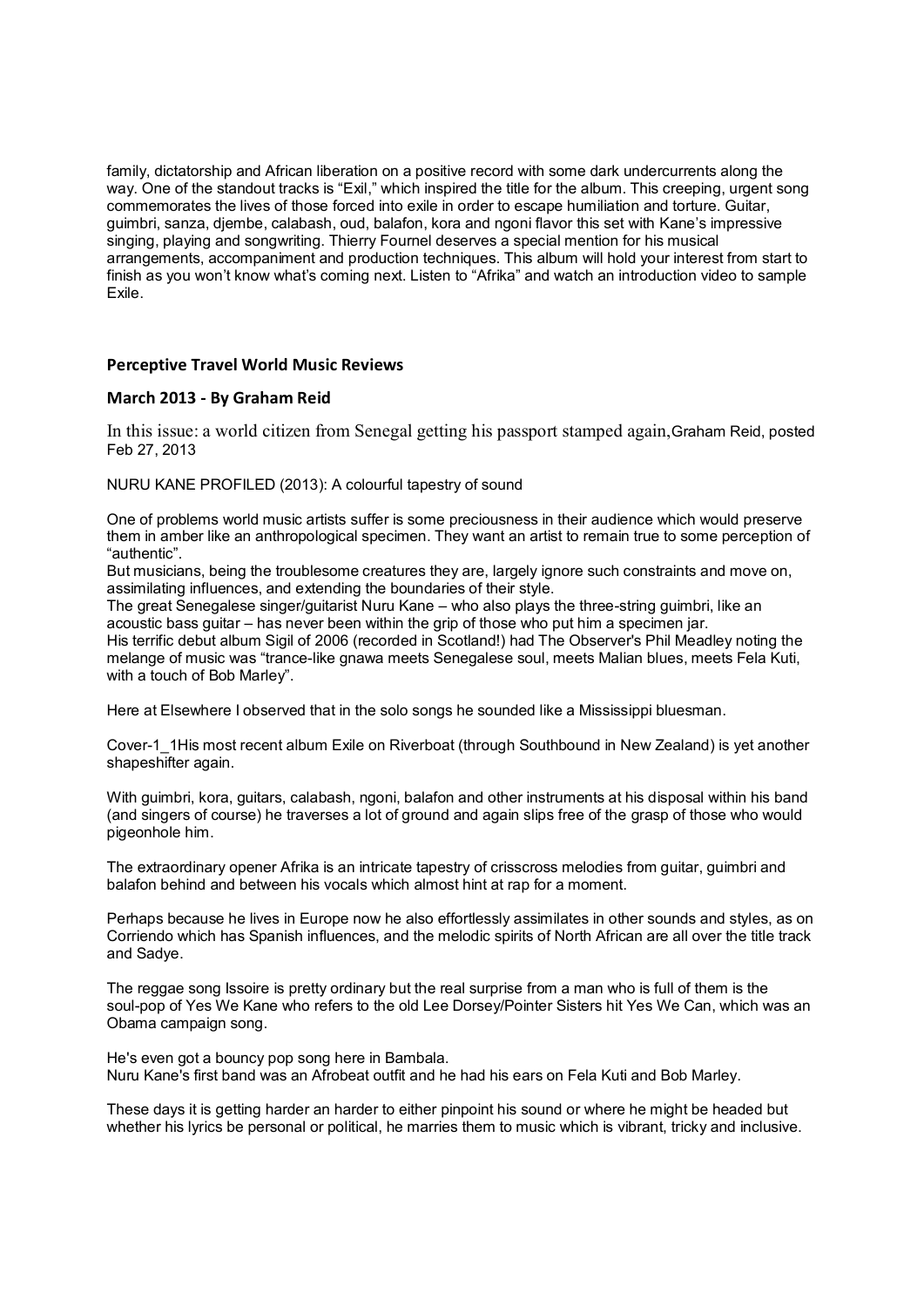Then of course is that strong and supple voice . . .

Preserved on record but never in a specimen jar.

# **CBC radio canadienne By Li Robbins**

if your introduction to Nuru Kane is through his great song, "Number One Bus," you are a lucky person.

And whether or not you've heard that song, you can also count yourself lucky (as we do) to have this sneak peek at the Paris-based, Dakar-born singer and guitarist's upcoming release, *Exile*, coming out on *Riverboat Records* Feb. 25. Listen, then read on to find out more about this rising star in world music.

# **Listening guide**

Best joke: "Yes We Kane" Best bluesy bet: "Niang Balo" Best reggae groove: "Issoire" Best flamenco flourishes: "Corriendo" Best gnawa groove: "Sadye" Best meditative moment: Zikar"

# **The music**

A hypnotic, trancy blend of Moroccan and Senegalese music with reggae and blues. You can hear a big influence of gnawa, Moroccan spiritual music. Kane calls it "Baye Fall Gnawa." (Kane is a member of Baye Fall, a sub-group of the Mouride brotherhood. For some unadulterated singing in that tradition, listen here.) In case you're wondering what Kane sings about on *Exile,* the lyrics cover religion, marriage, family, dictatorship and African liberation.

# **The man**

Kane has lived in both London, England, and Paris, France. But he was born in Dakar, Senegal. That's where he started playing music — he built his first guitar himself, using fishing wire for strings. And as befits a young guy, he immediately began messing around with styles like blues and reggae, meshing them with the traditional Senegalese singing he knew.

# Articles concernant les albums précédents :

"Sénégalais d'origine, Nuru Kane a le blues malien au bout des doigts, des rythmes gnawa dans la peau et pour langues, le wolof et le français. Autant de signes particuliers qui expliquent pourquoi Sigil - son premier disque autour du projet Bayefall Gnawa - est si inclassable." Fleur De la Haye, RFI

« Appuyée sur un rythme hypnotique et très majoritairement acoustique, la voix, gorgée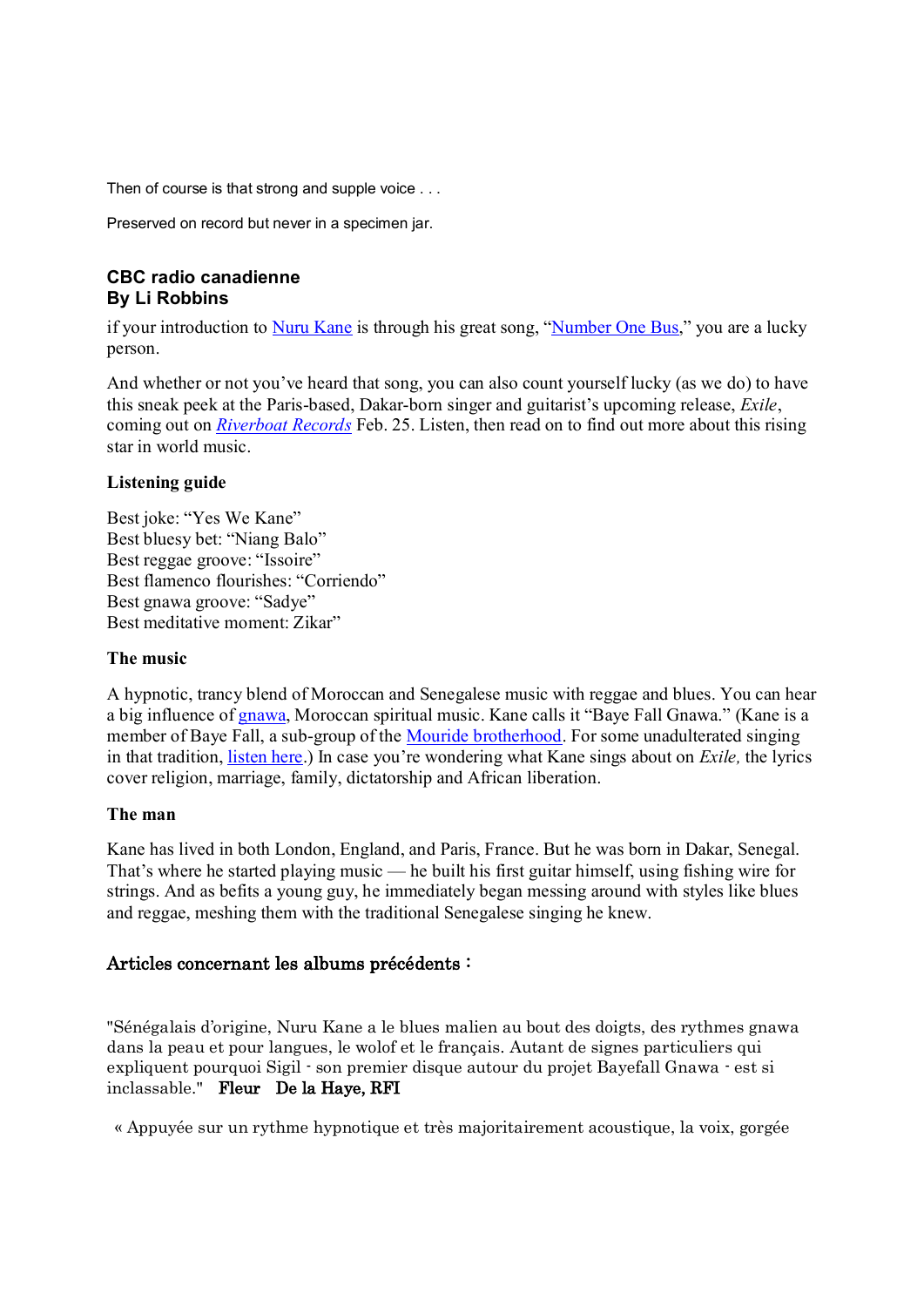d'un extraordinaire nuancier, impulse une extrême vitalité à l'ensemble » Christian Larrède, Les inrockuptibles

« Un artiste d'Afrique de l'ouest avec qui il faut désormais compter » Elizabeth stoudmann, vibrations

« Un brassage improbable mais efficace pour un album inspiré et engageant. Nuru kane chante l'alliance des peuples et montre l'exemple » Nadir chougar, World sound

"This is an original and beautifully crafted musical fusion of two very different cultures of Africa. A real treat for those who appreciate music that comes from the heart." Chino Odimba, BBC AFrica on Your Street

"Kane's live performance showed the awesome genius of his African tunes in all their greatness. Hotly tipped as the next big African star he is strikingly handsome and obscenely gorgeous. "

#### Bunmi Akpata-Ohohe, Africa Today

"I saw Nuru Kane and the band he works with, Bayefall Gnawa, at a festival. They performed with the energy of a hunt, the passion of new lovers and the precision and musicality of the lead violin in London Philarmonic. Their stage presence was such that we became largely unaware of the stage, just captivated by these characters and their sounds and selves"

#### D. Thorne, Amazon.co.uk customer review

"Nuru is a tall and charismatic character with his own style- he is something special" Charlie Gillett, BBC

"Nuru Kane is almost Errol Flynn like\_ like in his charismatic commend of a room. Full of confidence and sparkle but never overblown or gauche. His voice is wonderful, his songs intriguing... a star in the making"

# Howard Male

#### **Scènes principales:**

#### Plus de 250 concerts dans toute l'Europe et en Afrique.

Festival Alter Eco (Cabaret Sauvage), France Festival Fest'Afrik, Tartas (Landes), France Festival Voix des pays de Fougères (1ere partie de Salif Kéita), France Festival Les percussions du monde, Nostang, France Festival Africolor, Seine st Denis, France Festival Terre de Couleurs de Daumazan, France